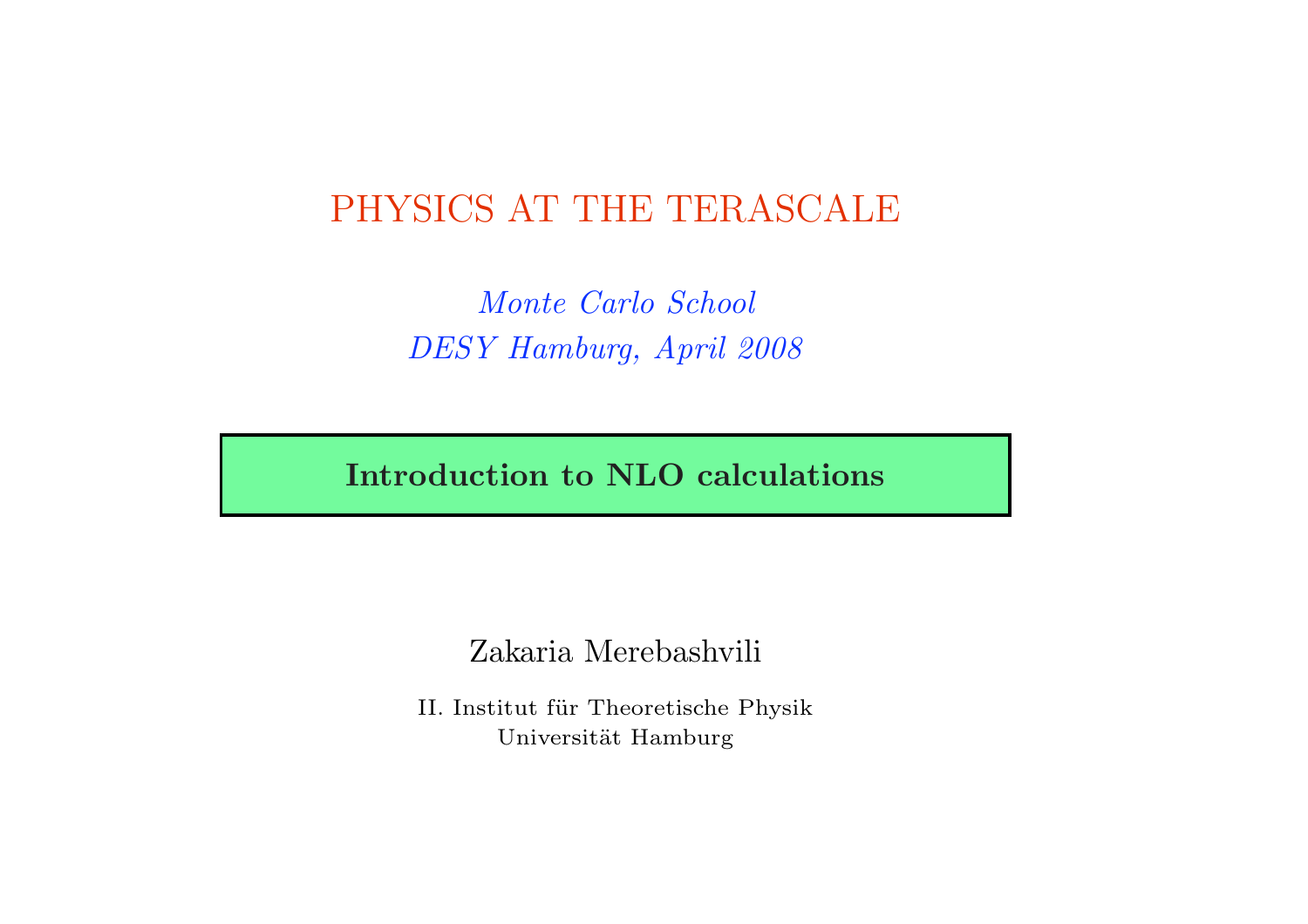# **Prerequisites**

- You know what is the Lagrangian
- You have a notion of Feynman rules

# Outline

- I will try to give a overview of NLO calculations in Standard Model
- I will talk about QCD corrections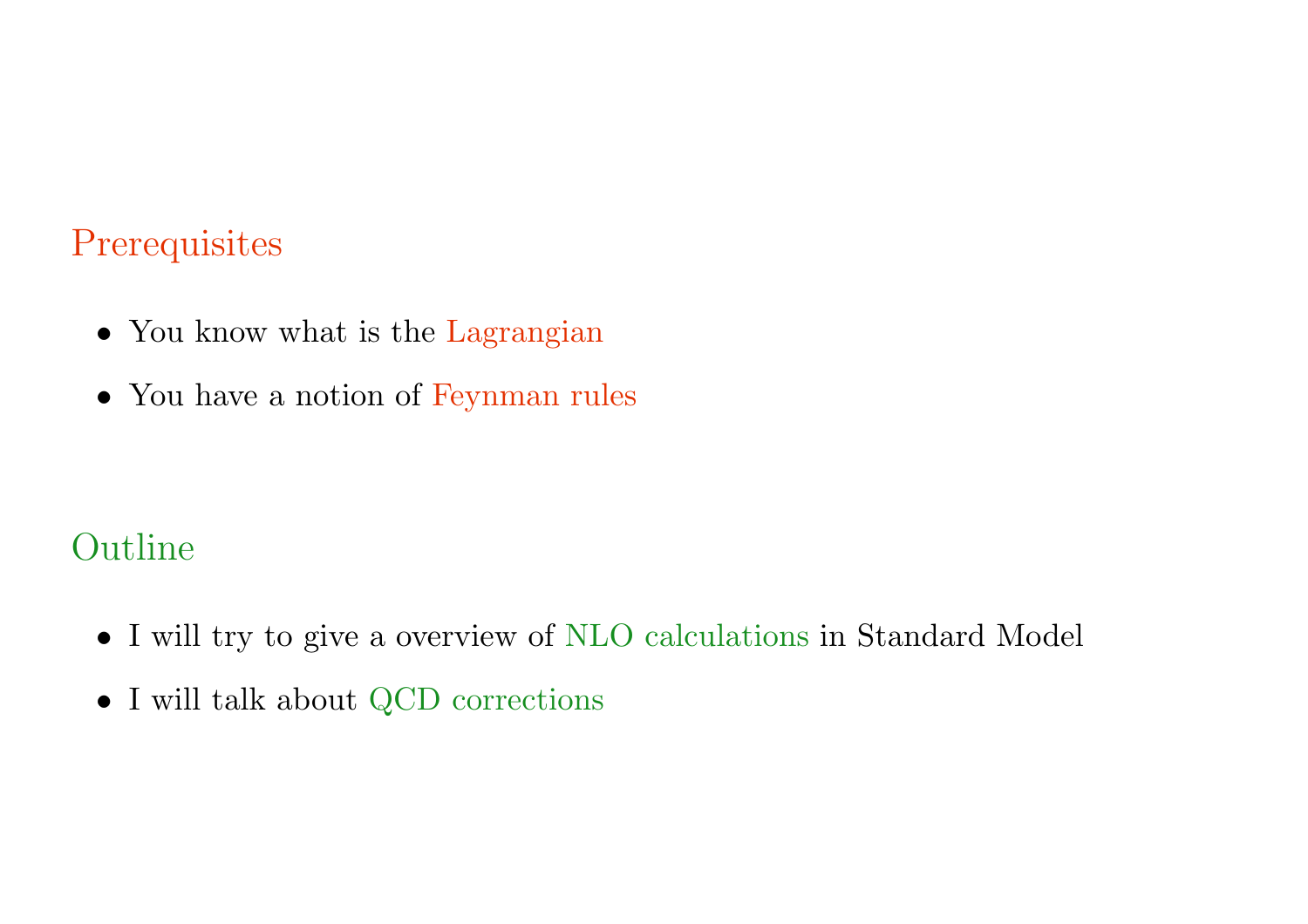Inclusive Cross Section in conventional/collinear theory

According to Feynman's Parton Model:



$$
d\sigma_{AB\to{c}X}(S,\ldots) = \sum_{a,b} \int dx_a dx_b f_{a/A}(x_a) f_{b/B}(x_b) d\hat{\sigma}_{ab \to{c}B}(g, s, \ldots)
$$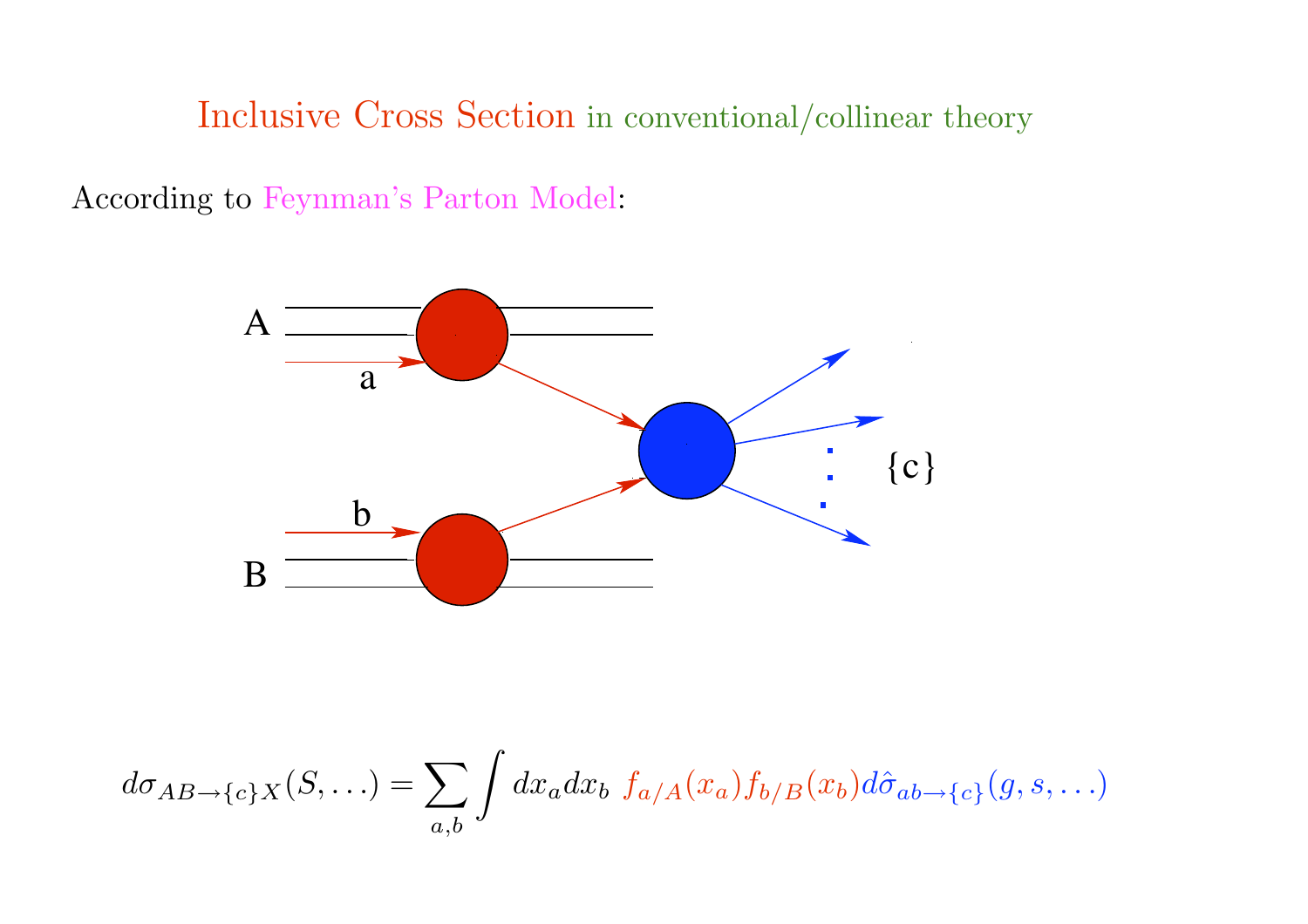# Ingredients

 $\blacktriangle$   $f_{a/A}(x_a)$  – parton densities/distribution functions (PDF's)

- $x_a$  is momentum fraction
- PDF's describe long distance effects, must be measured experimentally

 $\triangle d\hat{\sigma}_{ab\rightarrow c}(\alpha_s, s, \ldots)$  is partonic scattering cross section

• Calculate as expansion in 
$$
\alpha_s = g^2/(4\pi)
$$

• Partonic energy  $s = x_a x_b S$ 

Factorization Theorem: factorized form of cross section is valid at each order of expansion in  $\alpha_s$ 

Remember: We discarded transverse degrees of freedom of partons.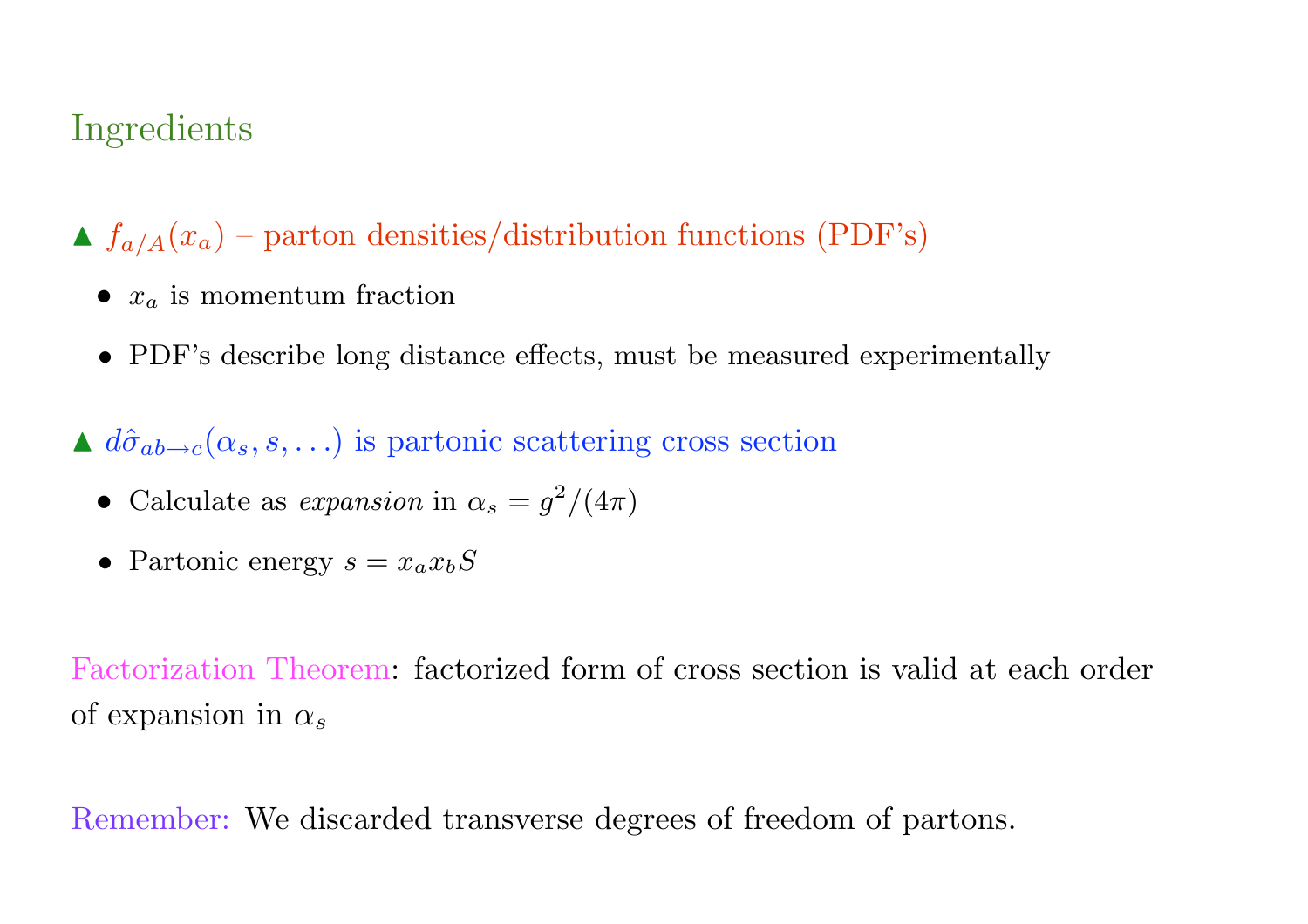## What is Next-to-leading order

■ If the first approximation/leading order (LO) is  $\alpha_s^n$  ⇒ NLO is  $\alpha_s^{n+1}$ 

 $\blacksquare \alpha_{em}(M_Z) = 1/137$  versus  $\alpha_s(M_Z) \sim .12 \Longrightarrow$  QCD corrections are much  $larger \implies$  the most important ones

**Convergence of QCD perturbation series may not be good in the whole** Phase Space

**C** Generally LO prediction is based on tree graphs

" Generally additional powers of coupling are obtained by inserting vertices due to gluon radiation and/or absorbtion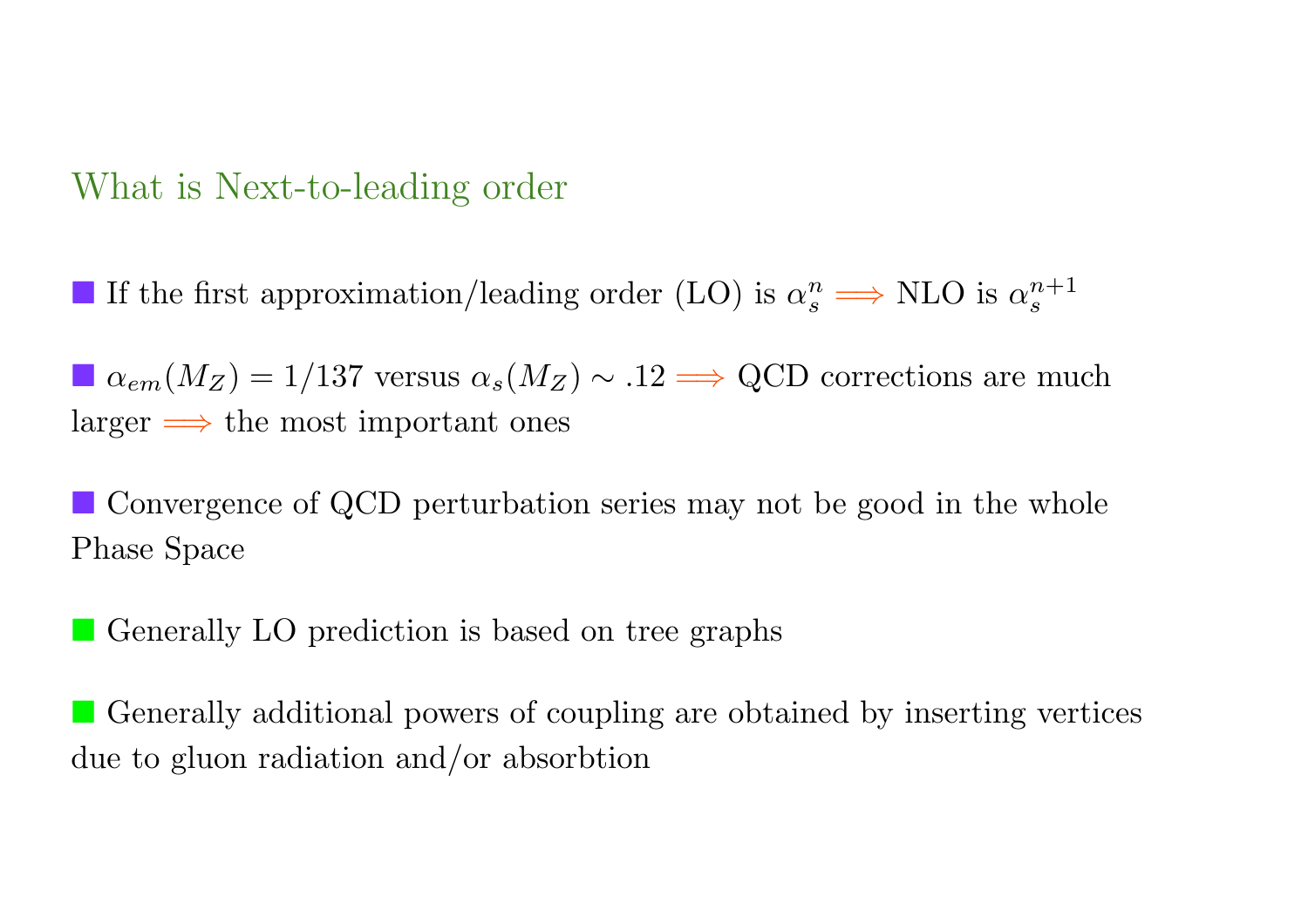## How to calculate NLO corrections

There are two categories of Feynman diagrams at NLO

Heavy flavor production: NLO QCD  $\sim \alpha_s^3$ 



Virtual or One-loop diagrams: Real or Bremsstrahlung diagrams: gluon radiated and reabsorbed radiated and present in final state

$$
d\hat{\sigma}_{ab \to \{c\}}(g, s, \ldots) = \frac{d(\text{PS})_{n_c}}{\text{Flux}} \frac{1}{\text{Spins Colors}} |M|^2_{ab \to \{c\}}
$$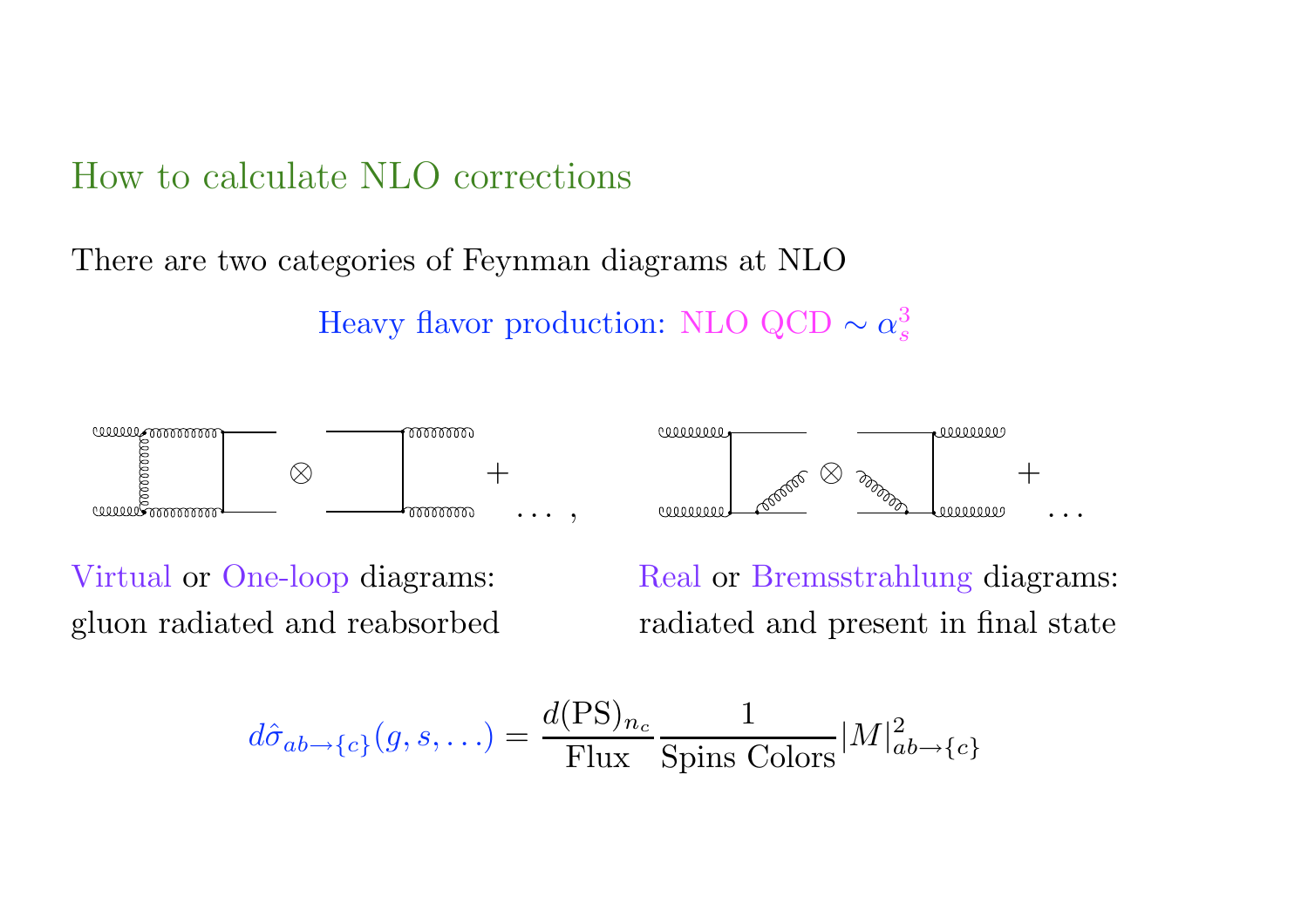#### Gluon fusion subprocess:  $t-$  & s–channel graphs

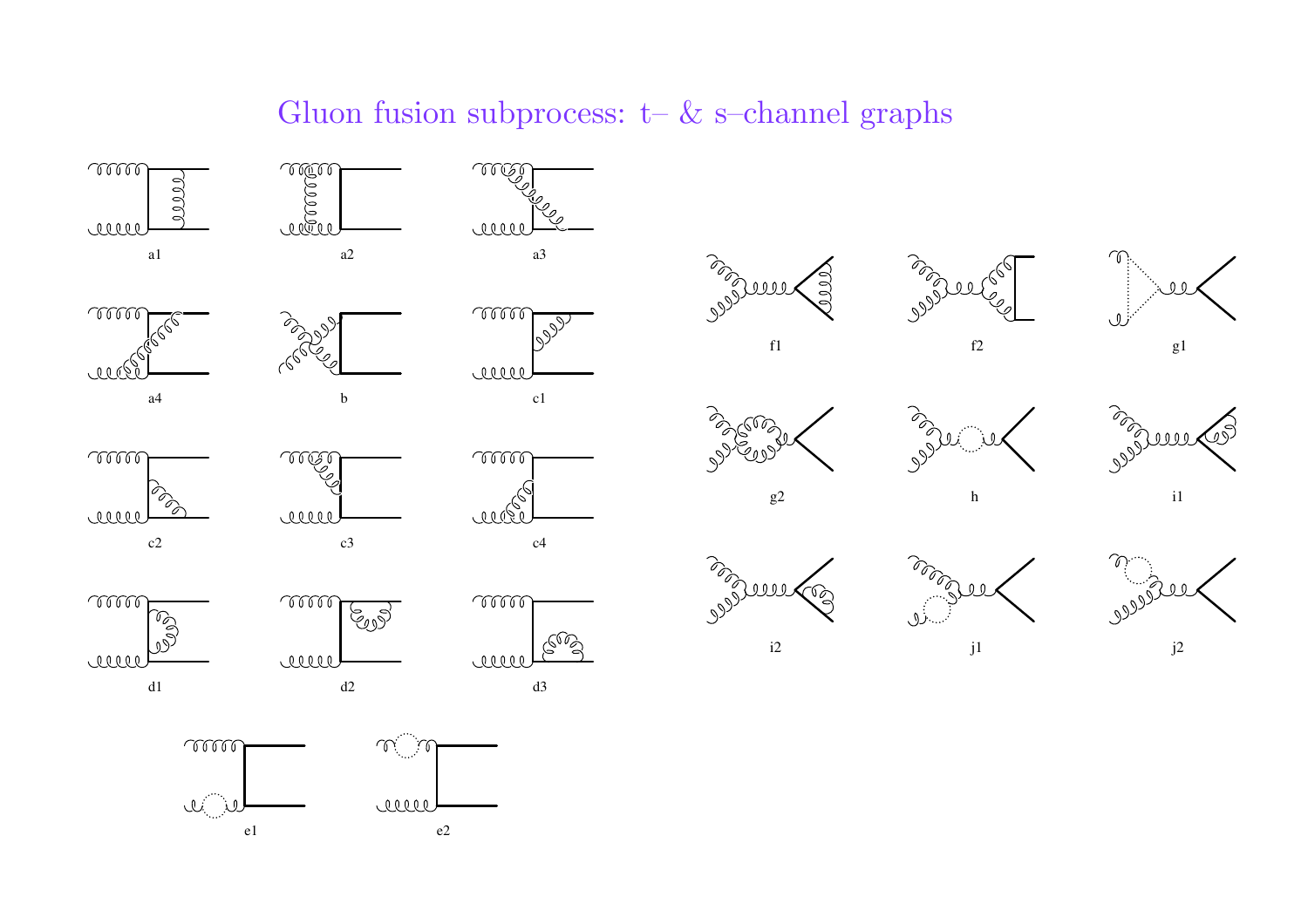light quark-antiquark annihilation:















 $g$  h i

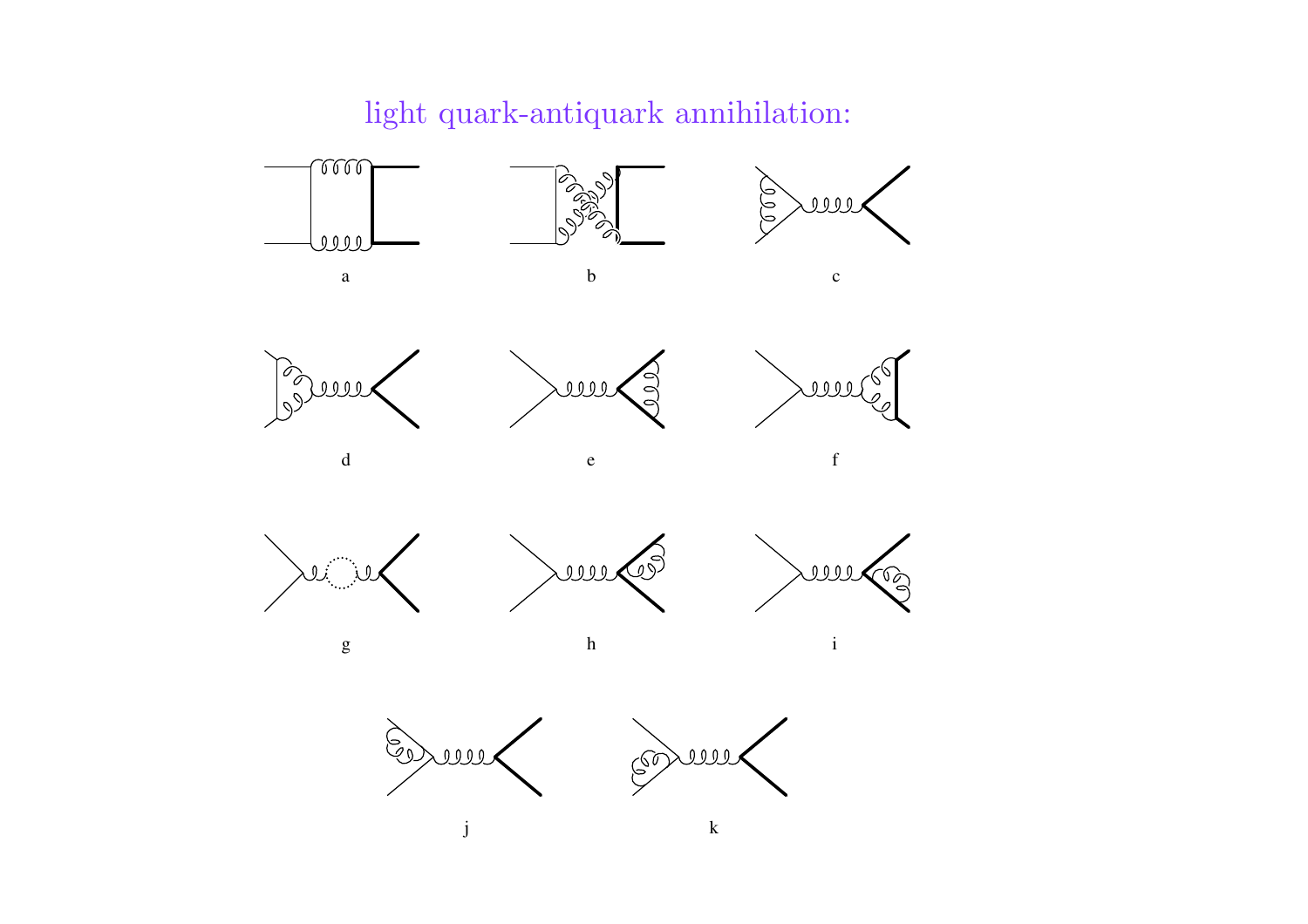Partonic cross section: One-loop contributions

Feynman rules from the QCD Lagrangian :

$$
\mathcal{L} = \mathcal{L}_0 + \mathcal{L}_I
$$
\n
$$
\mathcal{L}_0 = -\frac{1}{4} \left( \partial_\mu A_\nu^a - \partial_\nu A_\mu^a \right) \left( \partial^\mu A^{a\nu} - \partial^\nu A^{a\mu} \right) - \frac{1}{2\alpha} \left( \partial^\mu A_\mu^a \right)^2 + \left( \partial^\mu \xi^{a*} \right) \left( \partial_\mu \xi^a \right)
$$
\n
$$
+ \overline{\Psi}_i (i\hat{\partial} - m) \Psi_i
$$
\n
$$
\mathcal{L}_I = -\frac{g}{2} f^{abc} \left( \partial_\mu A_\nu^a - \partial_\nu A_\mu^a \right) A^{b\mu} A^{c\nu} - \frac{g^2}{4} f^{abe} f^{cde} A_\mu^a A_\nu^b A^{c\mu} A^{d\nu}
$$
\n
$$
-g f^{abc} \left( \partial^\mu \xi^{a*} \right) \xi^b A_\mu^c + g \overline{\Psi}_i T_{ij}^a \gamma^\mu \Psi_j A_\mu^a
$$

Loop integrals diverge logarithmically (i.e. as  $\frac{dx}{x}$ ) – seen by power counting. The most useful tools for evaluating one-loop integrals:

Dimensional regularization & Feynman parameterization techniques etc...

Shifting space-time dimension to  $n = 4 - 2\varepsilon \Rightarrow$  divergences appear as poles in

$$
\frac{1}{\varepsilon} \quad \text{and} \quad \frac{1}{\varepsilon^2}
$$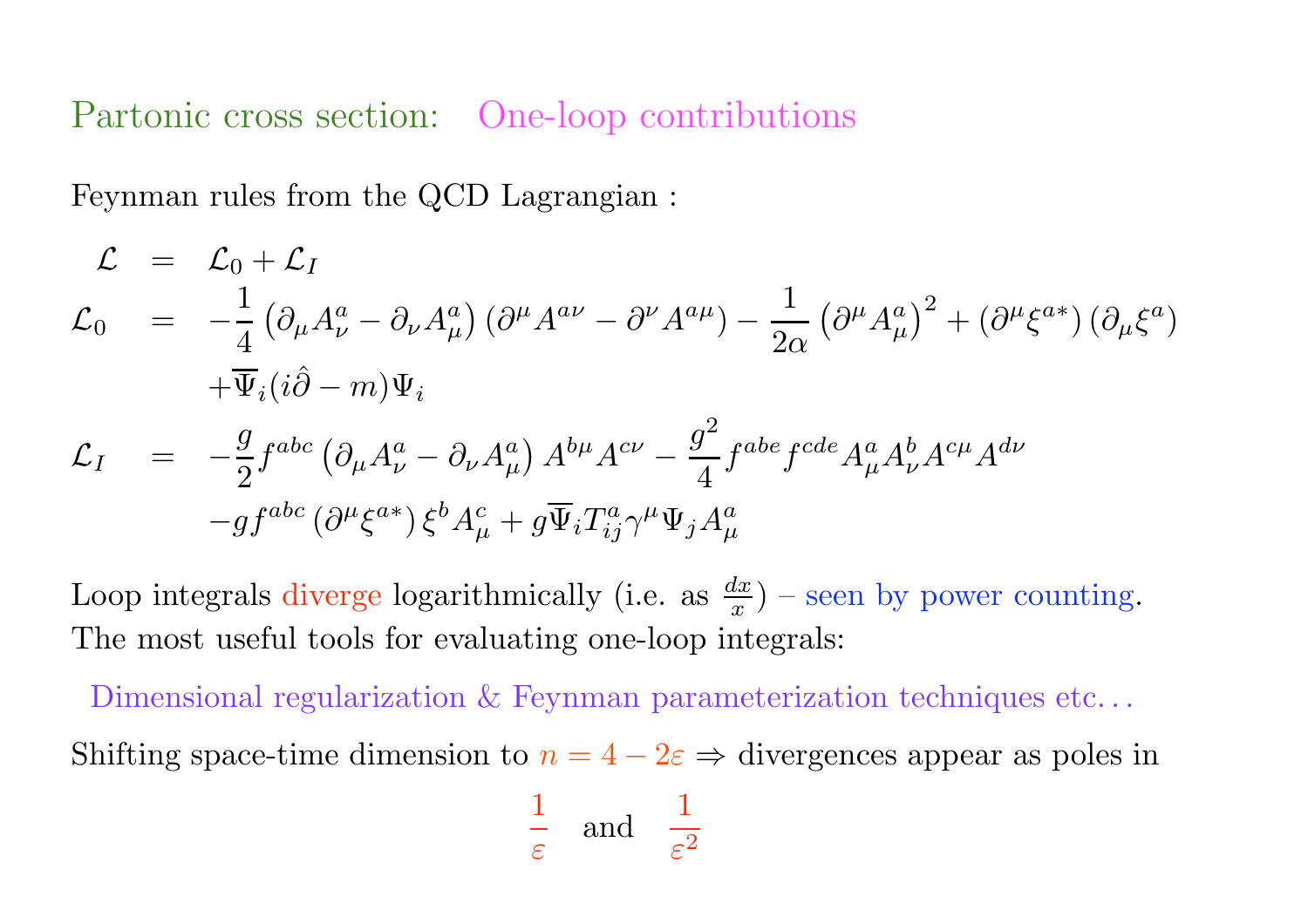#### One-loop contributions: Ultraviolet Singularities

Some poles are due to one-loop integrals when loop momenta tend to infinity. Renormalize the bare Lagrangian by rescaling fields and parameters:

fields  $\tilde{\mu}_{\mu}^a = Z_3^{1/2} \, A_{r \mu}^a \qquad \xi^{a(*)} = \tilde{Z}_3^{1/2} \, \xi^{a(*)}_r \qquad \Psi = Z_2^{1/2} \, \Psi_r$ parameters  $g = Z_g g_r$   $\alpha = Z_3 \alpha_r$   $m = Z_m m_r$ 

Inserting above into bare Lagrangian we obtain renormalized Lagrangian:

$$
\mathcal{L}_r = \mathcal{L}_{r0} + \mathcal{L}_{rI} + \mathcal{L}_C
$$

First two terms are obtained from the bare Lagrangian by adding subscript "r" to each field and parameter. In the  $\mathcal{L}_C$  we collect all the renormalization constants  $Z_i$ :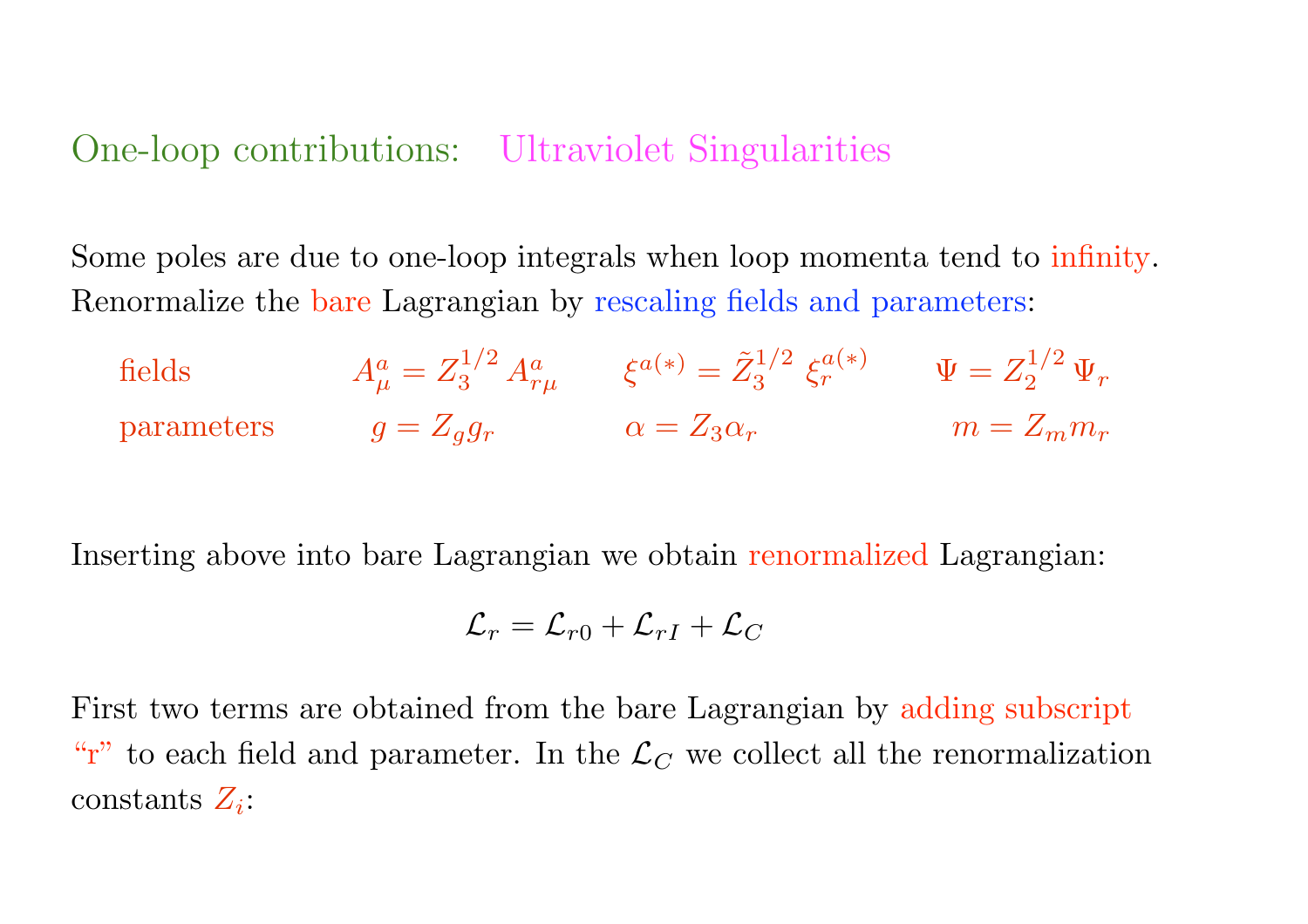#### One-loop contributions: Counterterms

$$
\mathcal{L}_C = \frac{1}{2}(Z_3 - 1)\delta^{ab}A_{r\mu}^a (g^{\mu\nu}\Box - \partial^{\mu}\partial^{\nu}) A_{r\nu}^b - (\tilde{Z}_3 - 1)\delta^{ab}\xi_r^{a*}\Box\xi_r^b
$$
  
+  $(Z_2 - 1)\delta_{ij}\overline{\Psi}_{ri}(i\hat{\partial})\Psi_{rj} + (Z_2Z_m - 1)\delta_{ij}\overline{\Psi}_{ri}(-m_r)\Psi_{rj}$   
- $(Z_1 - 1)\frac{g_r}{2}f^{abc} (\partial_\mu A_{r\nu}^a - \partial_\nu A_{r\mu}^a) A_r^{b\mu}A_r^{c\nu} - (Z_4 - 1)\frac{g_r^2}{4}f^{abe}f^{cde}A_{r\mu}^a A_{r\nu}^bA_r^{c\mu}A_r^{d\nu}$   
- $(\tilde{Z}_1 - 1)g_r f^{abc} (\partial^\mu \xi_r^{a*}) \xi_r^b A_{r\mu}^c + (Z_{1F} - 1)g_r \overline{\Psi}_{ri}T_{ij}^a \gamma^\mu \Psi_{rj}A_{r\mu}^a$ 

and we have denoted

$$
Z_1 \equiv Z_g Z_3^{3/2} \qquad \tilde{Z}_1 \equiv Z_g \tilde{Z}_3 Z_3^{1/2} \qquad Z_{1F} \equiv Z_g Z_2 Z_3^{1/2} \qquad Z_4 \equiv Z_g^2 Z_3^2
$$

Basically, we got extra Feynman rules/terms (i.e. COUNTERTERMS) for every vertex and additionally for every propagator line.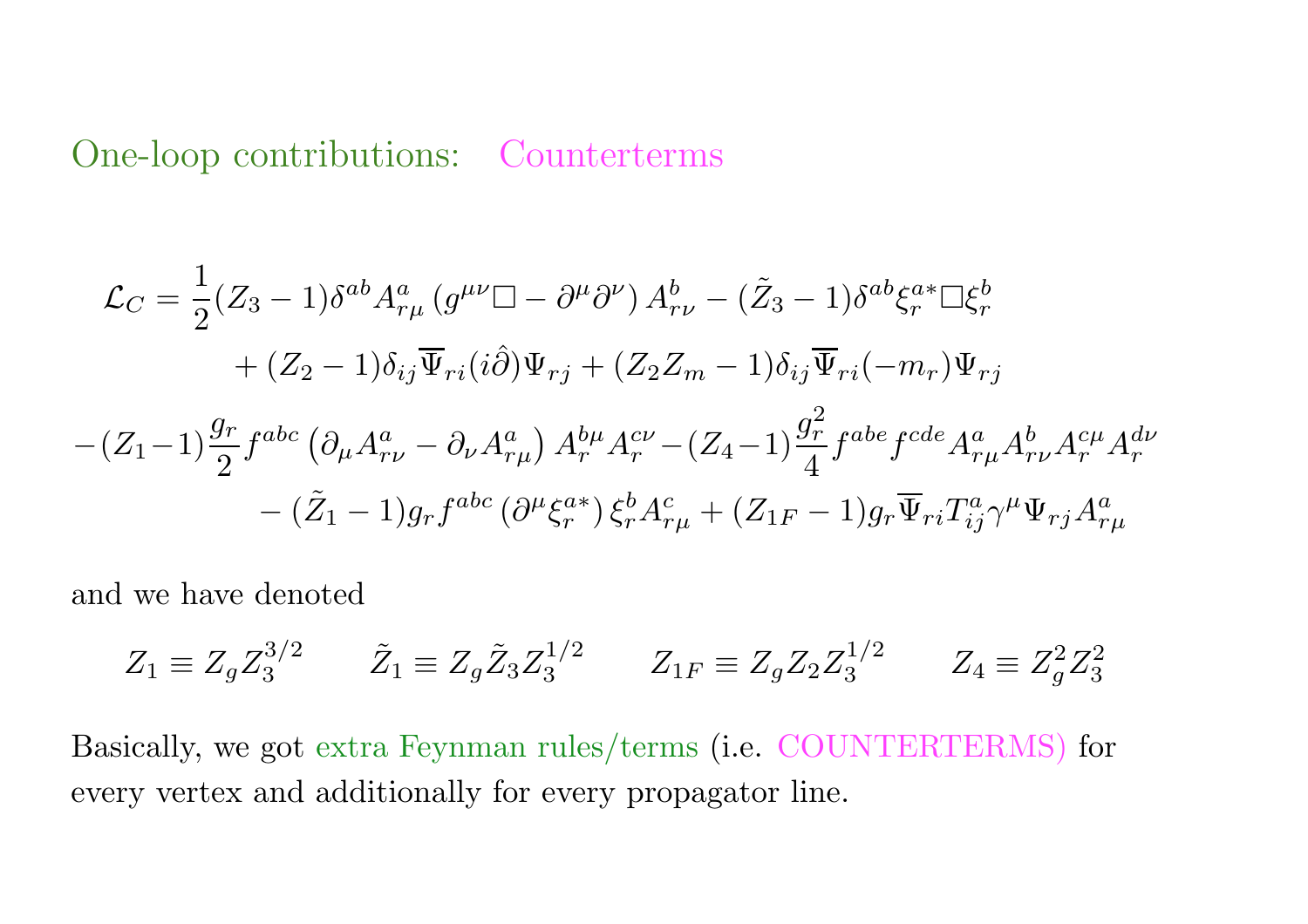#### One-loop contributions: Ultraviolet Singularities

We observe:

$$
Z_g Z_3^{1/2} = \frac{Z_1}{Z_3} = \frac{\tilde{Z}_1}{\tilde{Z}_3} = \frac{Z_{1F}}{Z_2} = \frac{Z_4}{Z_1}
$$

■ This is Slavnov–Taylor identity  $\implies$  guarantees uniqueness of charge  $g_r$ and is a consequence of a local gauge symmetry.

It can be proven that the renormalization performed is sufficient to remove the UV singularities to all orders. Such theories are known as Renormalizable Theories.

 $\blacksquare$  The remaining singularities are of soft (Infrared, IR) and collinear (M) origin, or their combination.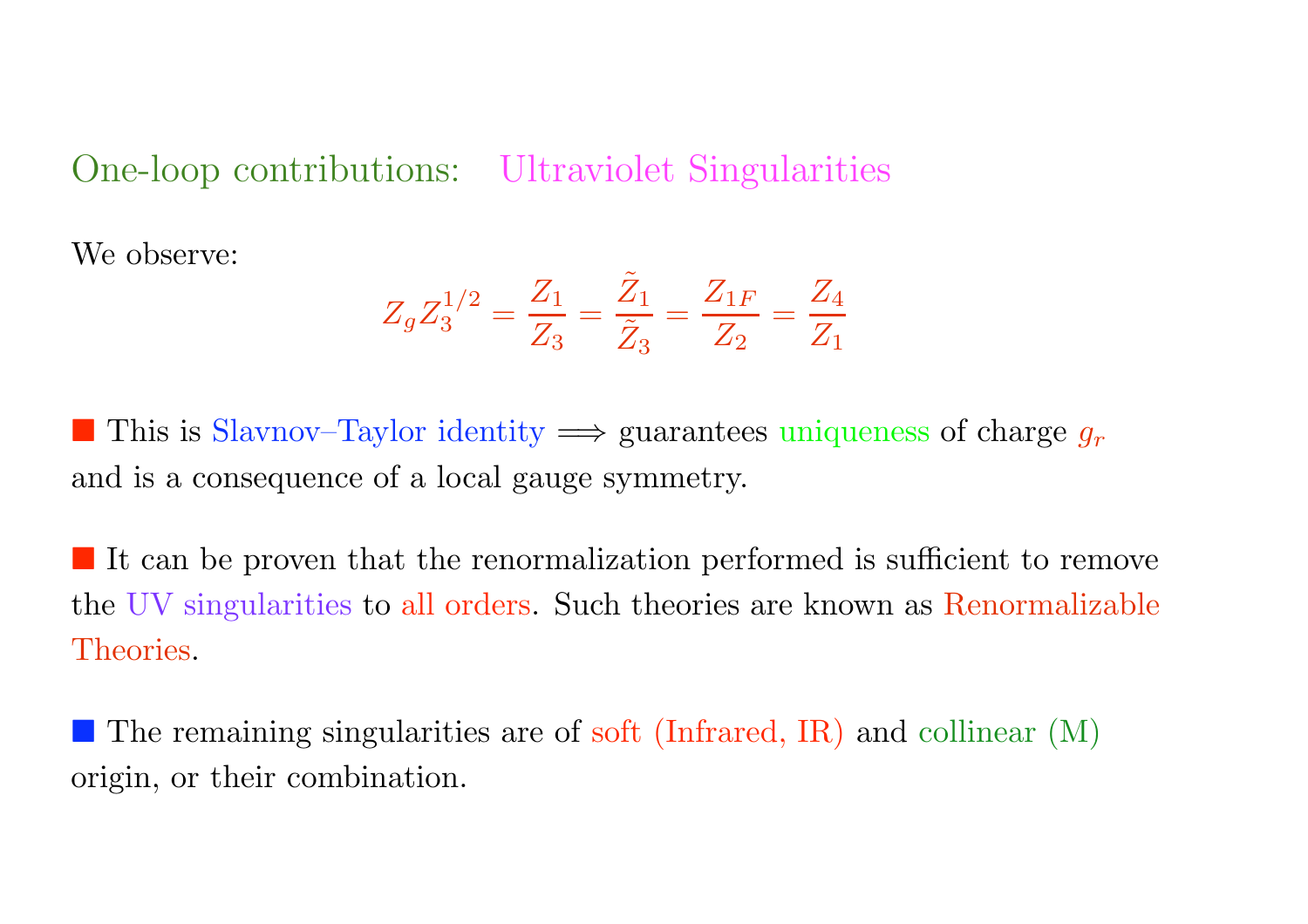#### Ultraviolet Singularities: Scheme choice

In practice it is sufficient to derive the mass and propagator counterterms first (e.g.  $Z_m, Z_2, Z_3, \tilde{Z}_3$ ) and just ONE vertex counterterm, say  $Z_{1F}$ . Then use ST identities to obtain the rest.

Obviously, there is a freedom how we choose  $Z_i$  constants. The usual MS scheme does the job.

" For massive quarks the On-Shell scheme is used. It is defined by conditions

$$
\Sigma(\hat{p}, m)|_{\hat{p}=m} = 0 \text{ (fixes } Z_m) \qquad \frac{d\Sigma(\hat{p}, m)}{d\hat{p}}|_{\hat{p}=m} = 0 \text{ (fixes } Z_2)
$$

The purpose: to be seen later ...

Shortcut: 1. Perform mass renormalization. 2. Halve all the external self-energies. 3. Renormalize the coupling constant in the LO amplitude.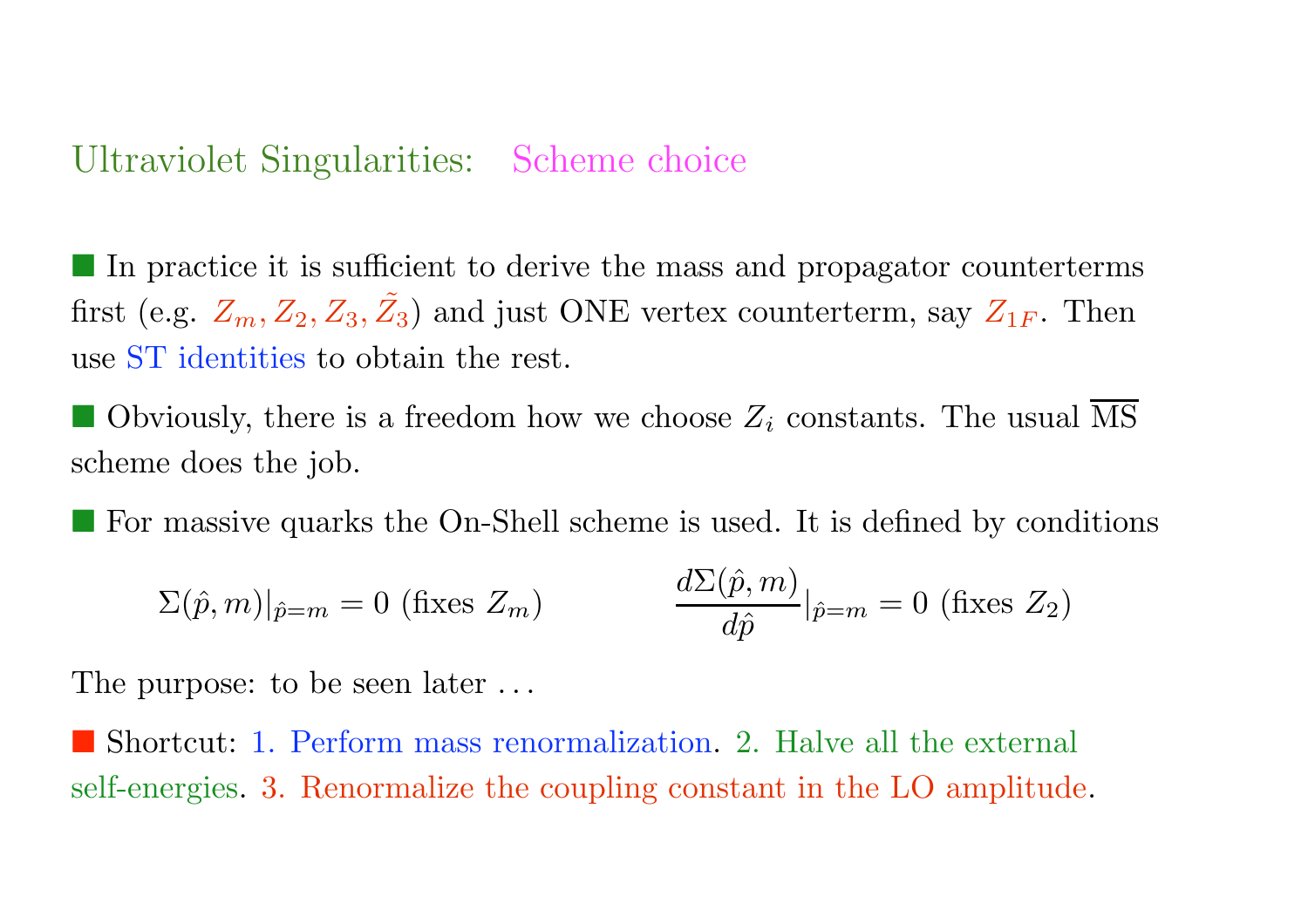#### Ultraviolet Singularities: Renormalization scale

When we calculate loop integrals in DREG in  $n = 4 - 2\varepsilon$  dimensions, originally dimensionless charge g aquires dimension of  $[g] = \text{mass}^{(4-n)/2}$ , e.g. formally

$$
g \to g(\mu_b)
$$
 and  $g_r \to g_r(\mu)$ 

To keep charge dimensionless, we multiply it by arbitrary mass parameter:

$$
g \to g(\mu_b)\mu_b^{\varepsilon}
$$
 and  $g_r \to g_r(\mu)\mu^{\varepsilon}$ 

Consequently

$$
g = Z_g g_r \Longrightarrow g(\mu_b) \mu_b^{\varepsilon} = Z_g g_r(\mu) \mu^{\varepsilon}
$$

Differentiating we get RGE for the running coupling constant at LO:

$$
\frac{d\alpha_s(\mu^2)}{d\ln(\mu^2)} = -\frac{\beta_0}{4\pi}\alpha_s^2(\mu^2) + \mathcal{O}(\alpha_s^3) \quad \text{with} \quad \alpha_s = \frac{g_r^2(\mu)}{4\pi}
$$

 $\beta_0$  will include only light flavors because of decoupling of heavy quark!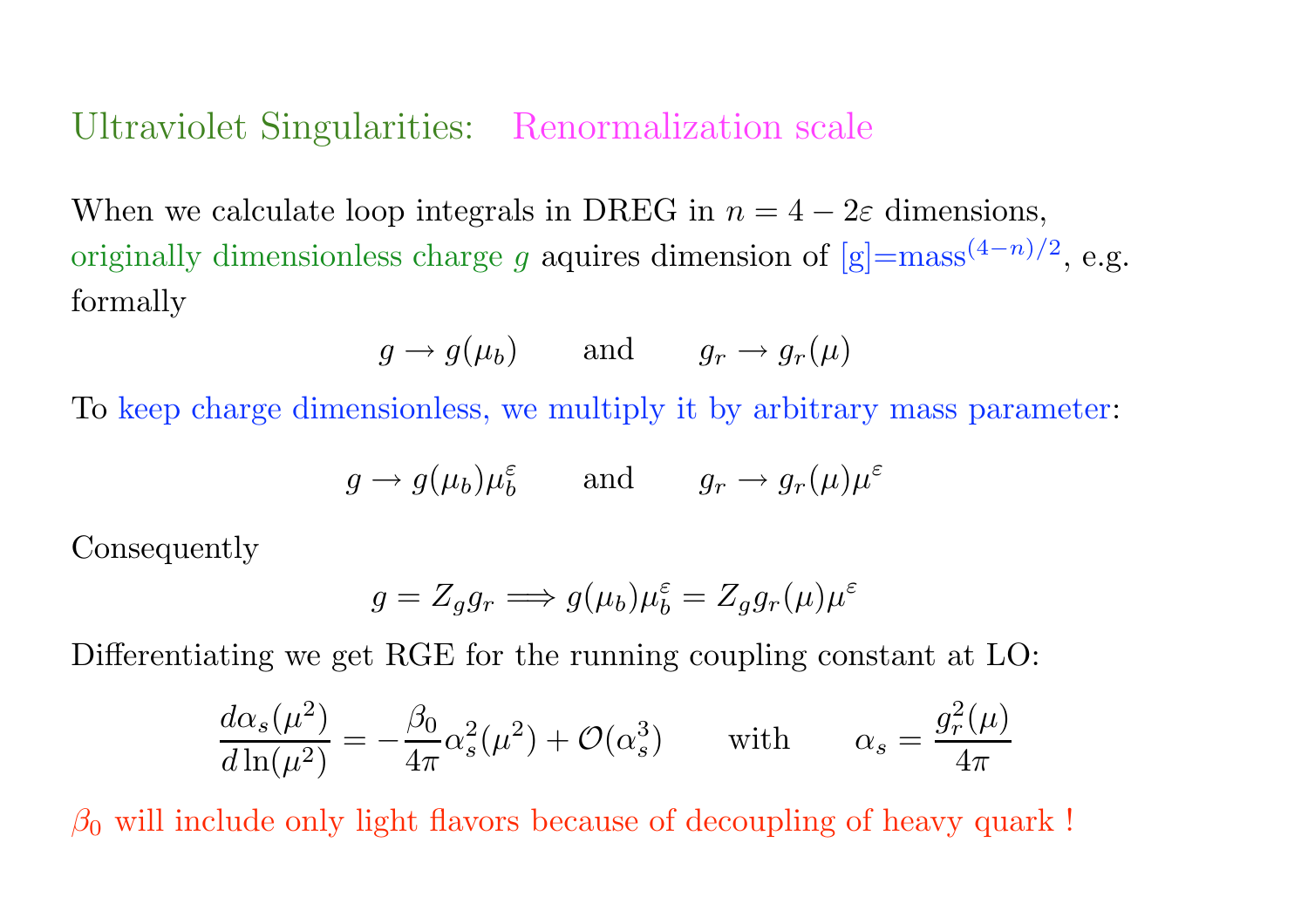## Renormalization scale: Asymptotic freedom

The analytic solution is

$$
\alpha_s(\mu_r^2) = \frac{4\pi}{\beta_0 \ln \frac{\mu_r^2}{\Lambda_{\text{LO}}^2}}, \qquad \Lambda_{\text{LO}}^2 \equiv \mu_0^2 \exp\left[-\frac{4\pi}{\beta_0 \alpha_s(\mu_0^2)}\right]
$$

Let us write

$$
Z_g = 1 - \frac{g_s^2}{\varepsilon} \left\{ \frac{\beta_0}{2} C(\mu_r^2) - \frac{1}{3} C(m^2) \right\} \quad \text{where} \quad C(m^2) \equiv \frac{\Gamma(1+\varepsilon)}{(4\pi)^2} \left( \frac{4\pi\mu_r^2}{m^2} \right)^{\varepsilon}
$$

 $\blacktriangle$  The two schemes are equal at  $\mu_r = m$ 

 $\Delta \alpha_s$  must be the same in the two schemes at  $\mu_r = m$ , otherwise physical cross section would be different in the two schemes:

$$
\alpha_s^{(n_{lf}+1)}(m)=\alpha_s^{(n_{lf})}(m)
$$

This is a matching condition at flavour thresholds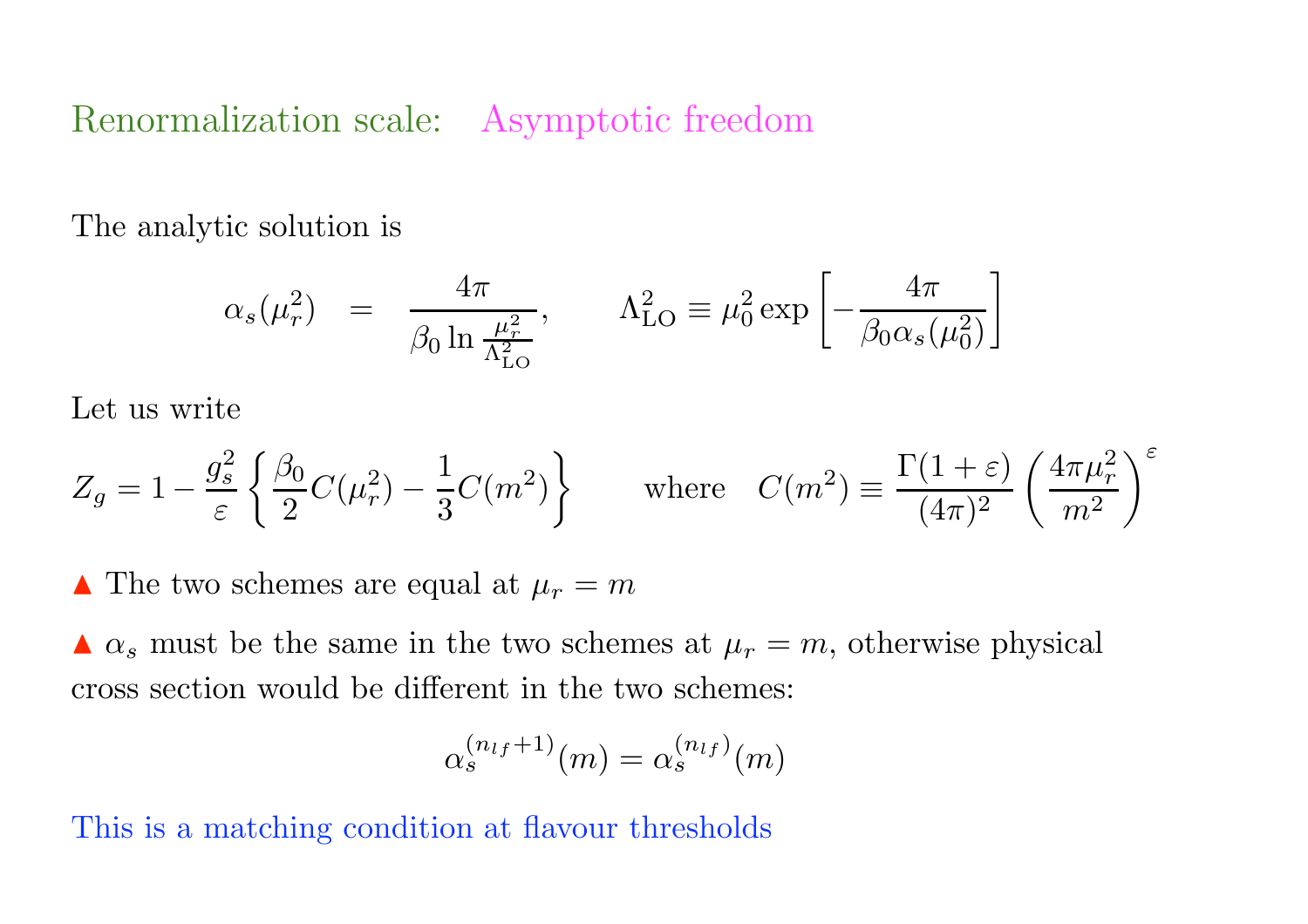Partonic cross section: Real contributions

3-particle PS:

$$
(PS)_3 = \int \frac{d^n p_3}{(2\pi)^{n-1}} \frac{d^n p_4}{(2\pi)^{n-1}} \frac{d^n p_5}{(2\pi)^{n-1}} \delta_+(p_3^2 - m_3^2) \delta_+(p_4^2 - m_4^2) \delta_+(p_5^2 - m_5^2)
$$
  
 
$$
\times (2\pi)^n \delta^n (p_1 + p_2 - p_3 - p_4 - p_5)
$$

" Squared matrix element, as a function of scalar products of external momenta  $(p_i p_j)$ ,  $i, j = 1, 2, ..., 5$ 

" To calculate physical observable, we must integrate out the third parton, i.e. perform the phase space integrations

**■ We get IR singularities when momentum of the third parton tends to zero** or collinear M singularities when two massless partons become collinear, e.g

$$
\frac{1}{p_1 p_5} = \frac{1}{p_1^{(0)} p_5^{(0)} (1 - \cos \theta)}
$$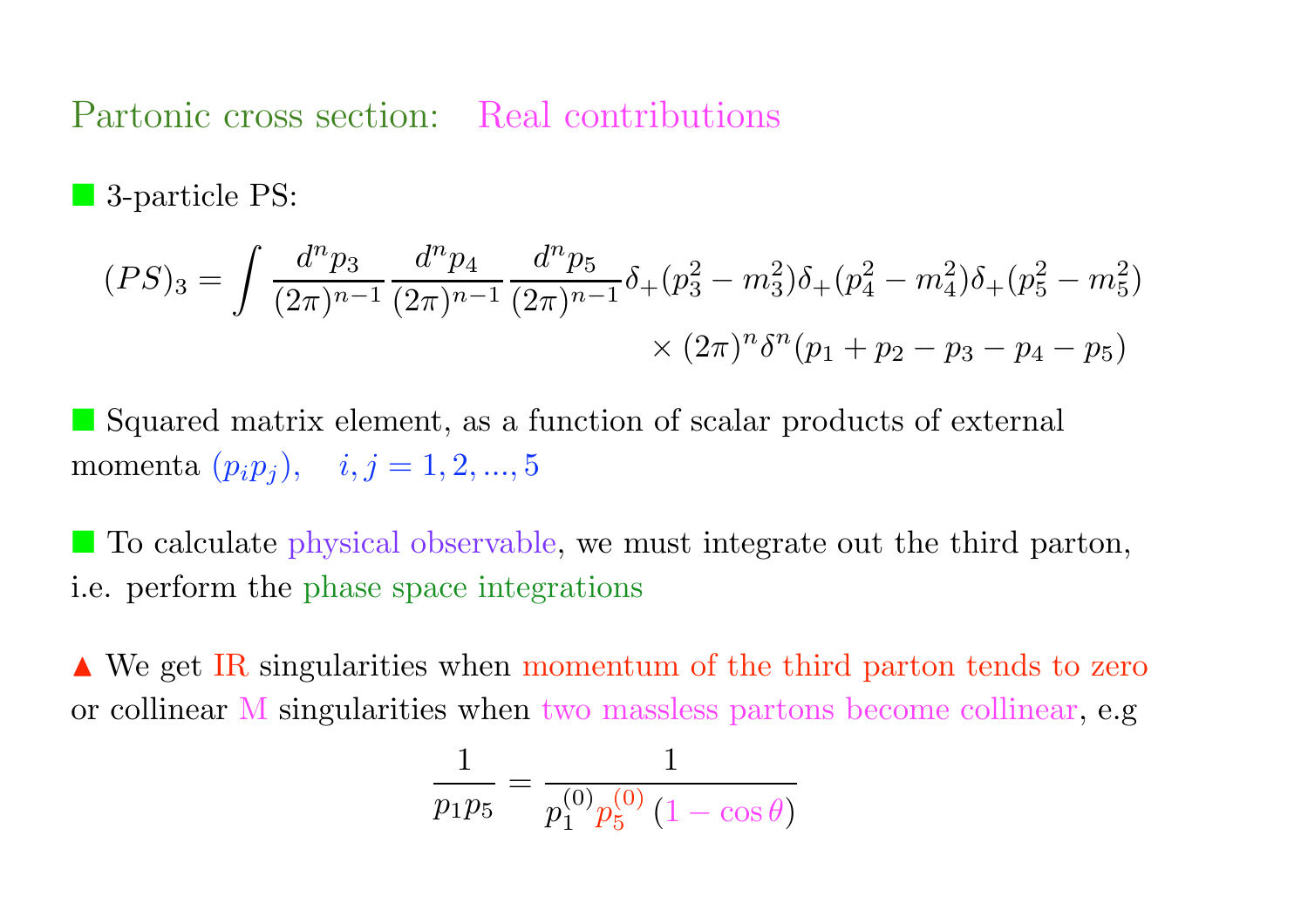# Partonic cross section: Virtual + Real

 $\triangle$  The IR (also combined with M) singularities cancel in the sum of Virtual and Real contributions for a inclusive observable.

Guaranteed by the Bloch-Nordsieck and Kinoshita-Lee-Nauenberg theorems

! There still remain collinear singularities due to initial state radiation. These divergencies are universal, e.g. do not depend on the particular partonic subprocess.

▲ The remainining M singularities are reabsorbed into the original parton densities,  $f_{a/A}(x_a)$  and  $f_{b/B}(x_b)$ .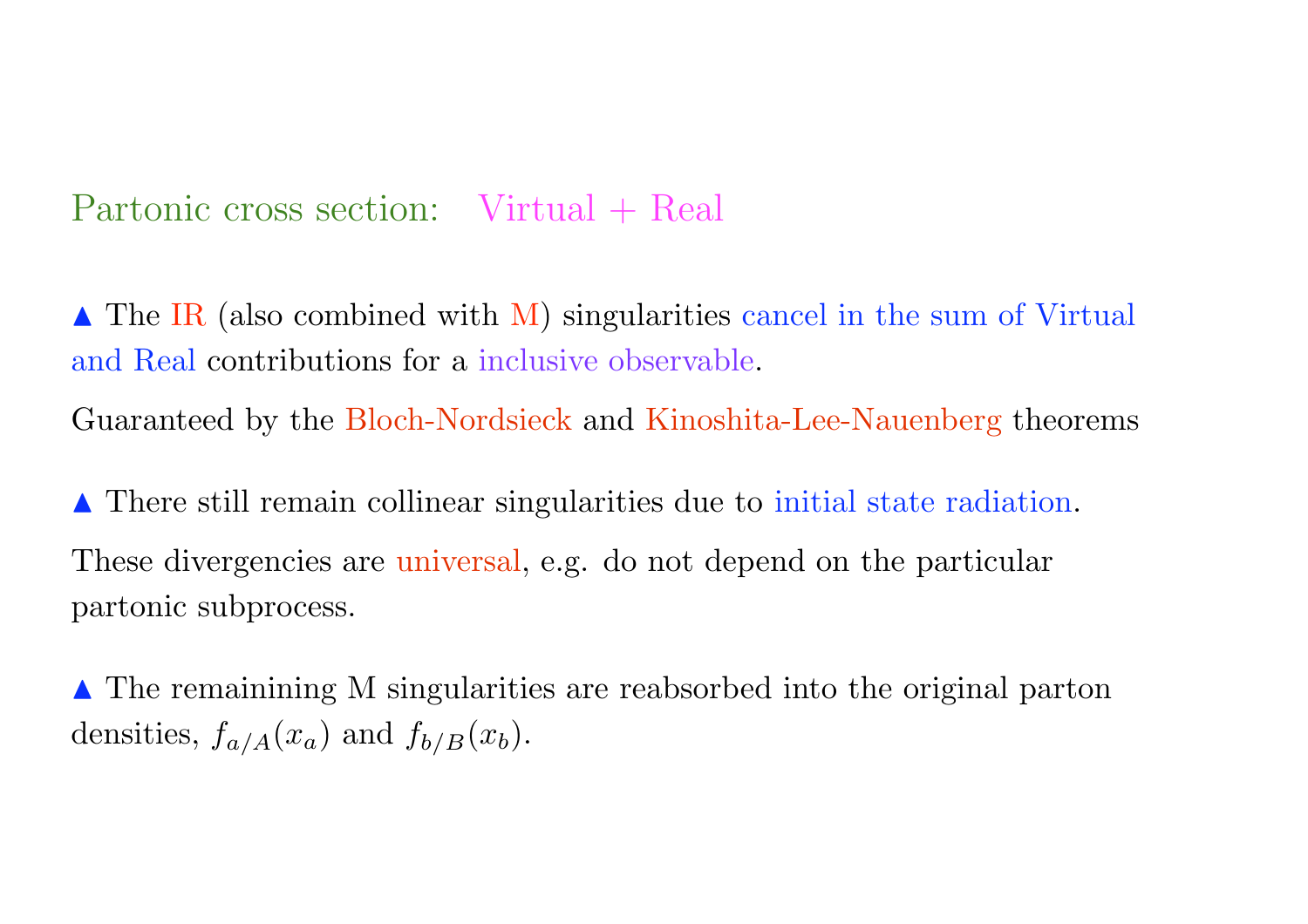Physical cross section

$$
d\sigma_{AB\to\{c\}X}(S,\ldots) = \sum_{a,b} \int dx_a dx_b f_{a/A}(x_a, M_F^2) f_{b/B}(x_b, M_F^2) d\hat{\sigma}_{ab\to\{c\}}(g(\mu_r), s, \ldots)
$$

where renormalized PDF's vs bare PDF's in the  $\overline{\text{MS}}$  scheme

$$
f_i(x, M_F^2) = f_i(x) + \int_x^1 \frac{dy}{y} H_{ij}(\frac{x}{y}) f_j(y),
$$
  

$$
H_{ij}(x) = -\frac{1}{\varepsilon} \frac{\alpha_s}{2\pi} P_{ij}(x) \left(\frac{4\pi\mu_r^2}{M_F^2}\right) \frac{\varepsilon}{\Gamma(1-\varepsilon)}
$$

 $P_{ij}(x)$  - Altarelli-Parisi splitting functions  $M_F$  - factorization scale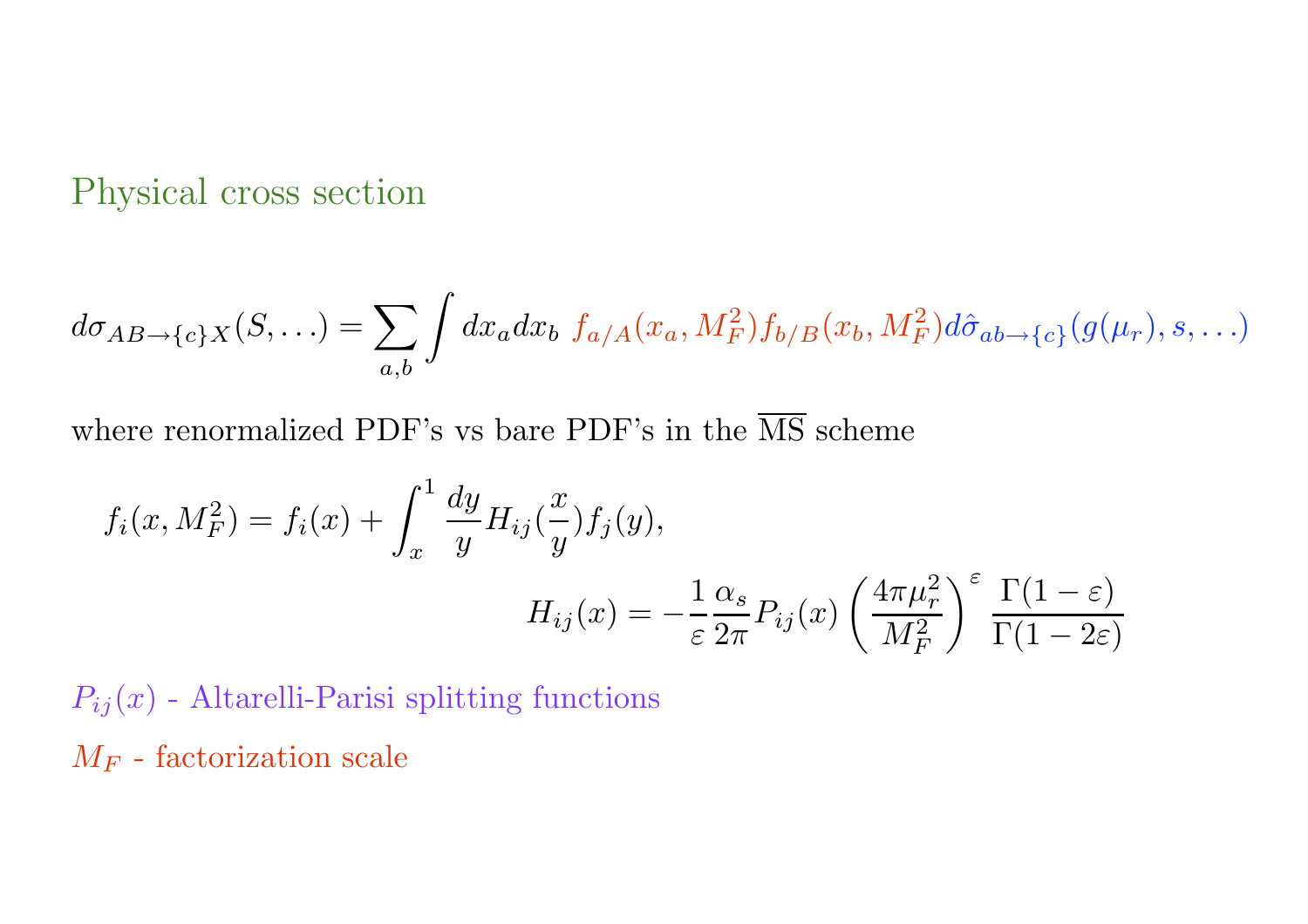## Physical cross section at NLO: Properties

**PDF**'s and parton cross-sections are scheme dependent Physical observables are scheme independent

" The only effect of a change in the renorm. and factoriz. scheme is to distribute radiative corrections differently between  $d\hat{\sigma}$ , PDF's and  $\alpha_s$ .

" Both scales are chosen based on a hard scale present in the process - e.g.  $m_Q, p_T$ . Any reasonable value is allowed

" Variations in renormalization and factorization scales give a net change of a higher order in  $\alpha_s$ .

One allows to estimate size of higher order corrections

" For usual choices of scales, the central value of the NLO cross section generally increases compared to the LO one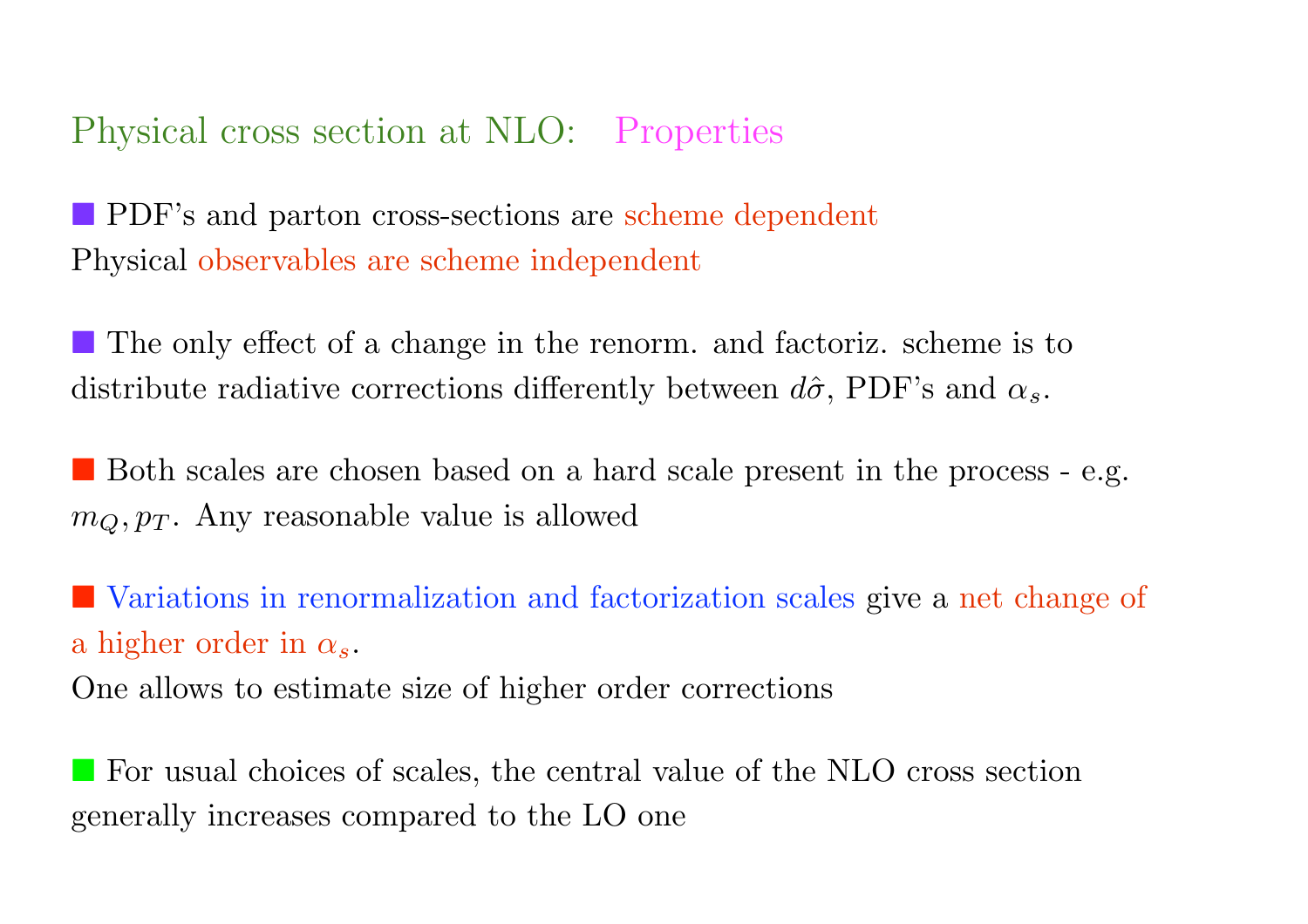#### Is NLO sufficient?

Consider heavy flavor photoproduction  $\gamma + p \rightarrow Q(\overline{Q}) + X$  and define

$$
R_m = \frac{\sigma(m_c) - \sigma(1.5 \text{ GeV})}{\sigma(1.5 \text{ GeV})}
$$

 $R_{\rm scheme} = \frac{\sigma(\mu) - \sigma(2m_c)}{\sigma(2m_c)}$  $\sigma(2m_c)$ 

 $\sigma$  - integrated cross section,  $\mu = M_F$ 

from Z. Merebashvili et al, PRD 62, 114509 (2000)

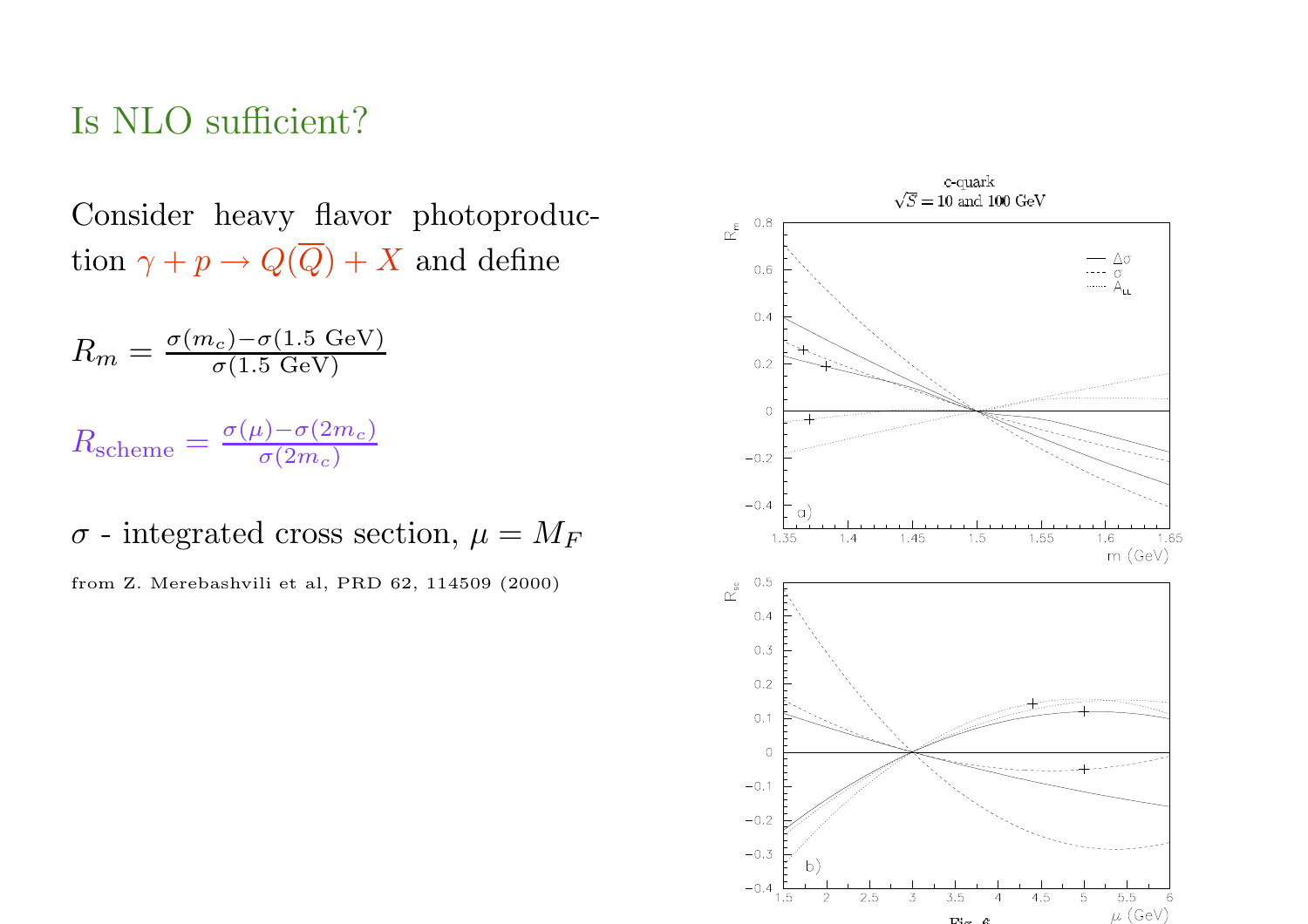## Is NLO sufficient?

- Theoretical errors due to uncertainty in heavy quark mass  $m$ :  $\Delta m_c = \pm 0.05 \text{ GeV} \Longrightarrow \Delta \sigma = \pm 10\% \div 20\% \text{ at c.m. } \sqrt{S} = 100 \div 10 \text{ GeV}$
- Theoretical errors due to large uncertainty in choosing renormalization and factorization scales:  $(\mu, M_F)/2, \times 2 \implies \pm 15\% \div 50\%$

**A** Previous theoretical predictions consistently undershoot all the data by significant amounts. Experimental problem? Deficient QCD prediction? Appearance of new physics (indication for low-energy supersymmetry)?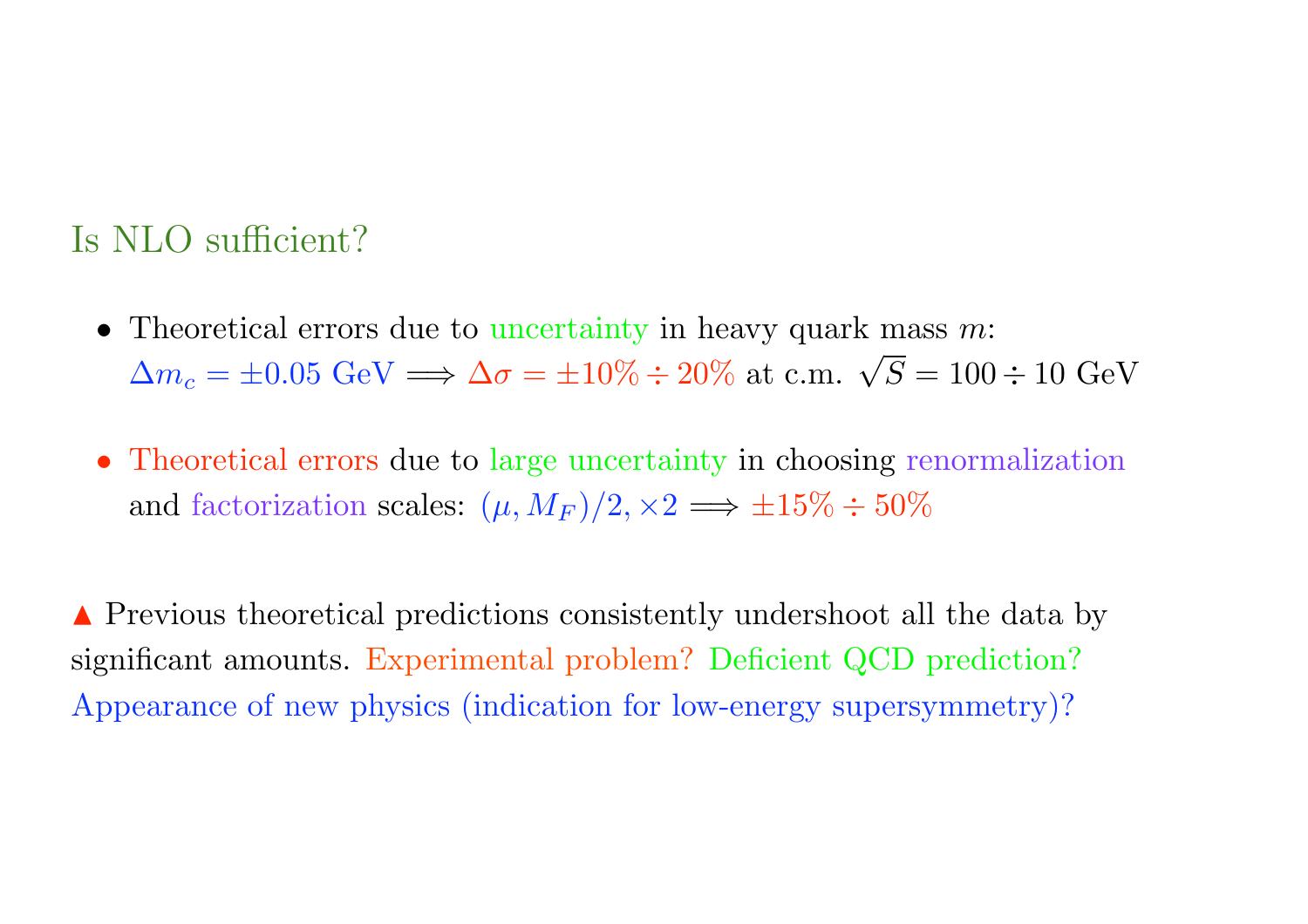• CDF's comparison of  $B^+$ experimental data with the NLO QCD (CDF collaboration, hep-ph/0111359)



Average ratio for differential cross section is  $2.9 \pm 0.2$ (stat  $\oplus$  syst<sub>pt</sub>)  $\pm$  $0.4$ (syst<sub>fc</sub>)

• Comparison of  $b$  rates from fixed-target [HERA-B], HERA [H1, ZEUS] and LEP [L3] experiments with the NLO QCD (from S. Frixione hep-ph/0211434)



Ratios data/theory for  $b$  rates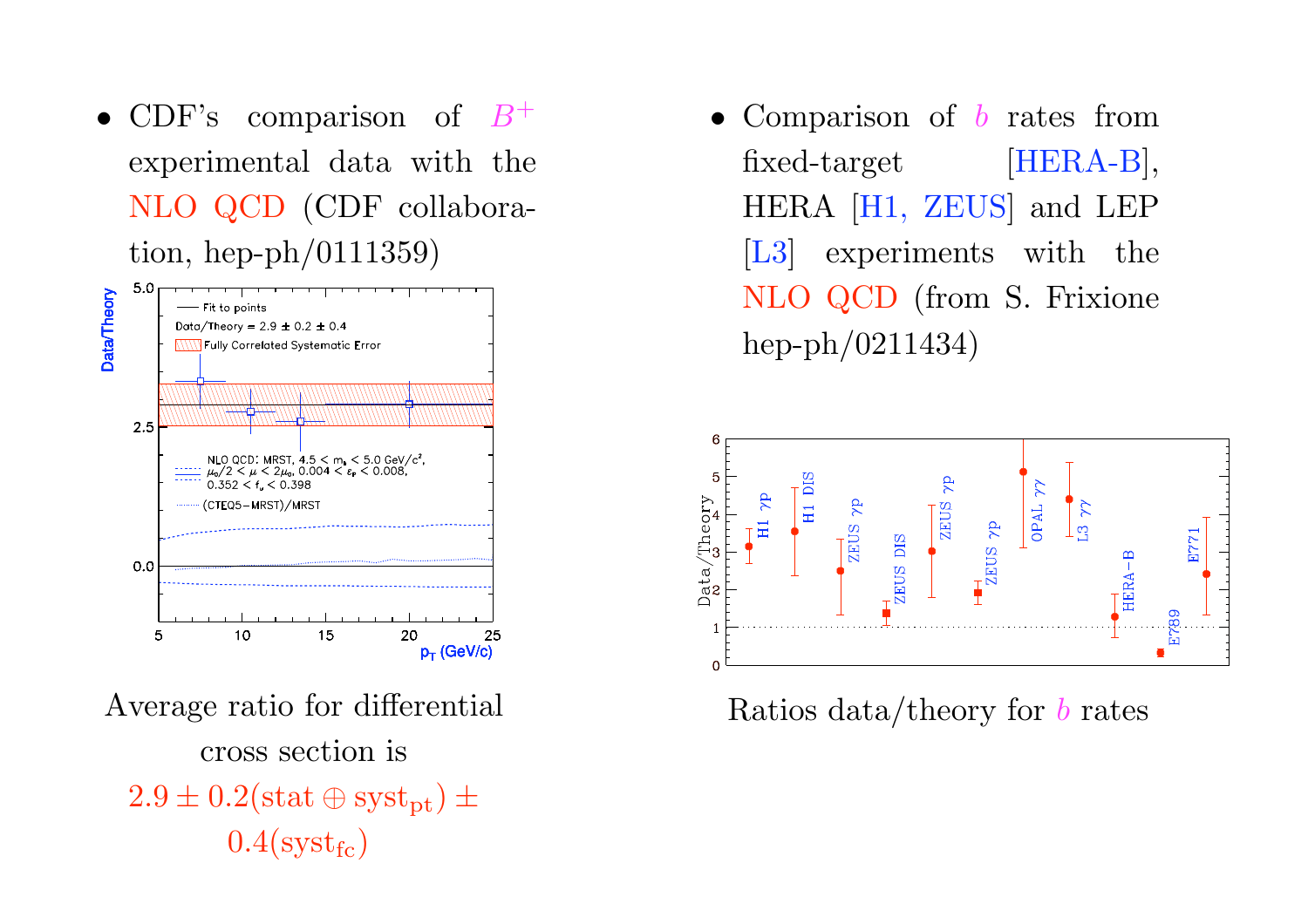## Charm and Bottom Production

 $\triangle$  Recent work – good description at NLO level:

- M. Cacciari et al.,  $(2004)$
- B. A. Kniehl et al., (2008)

Different treatment of *large* mass logarithms

$$
m_T = \sqrt{p_T^2 + m^2}
$$

Recent CDF data: D. Acosta et al.,

(2005); A. Abulencia et al., (2007)

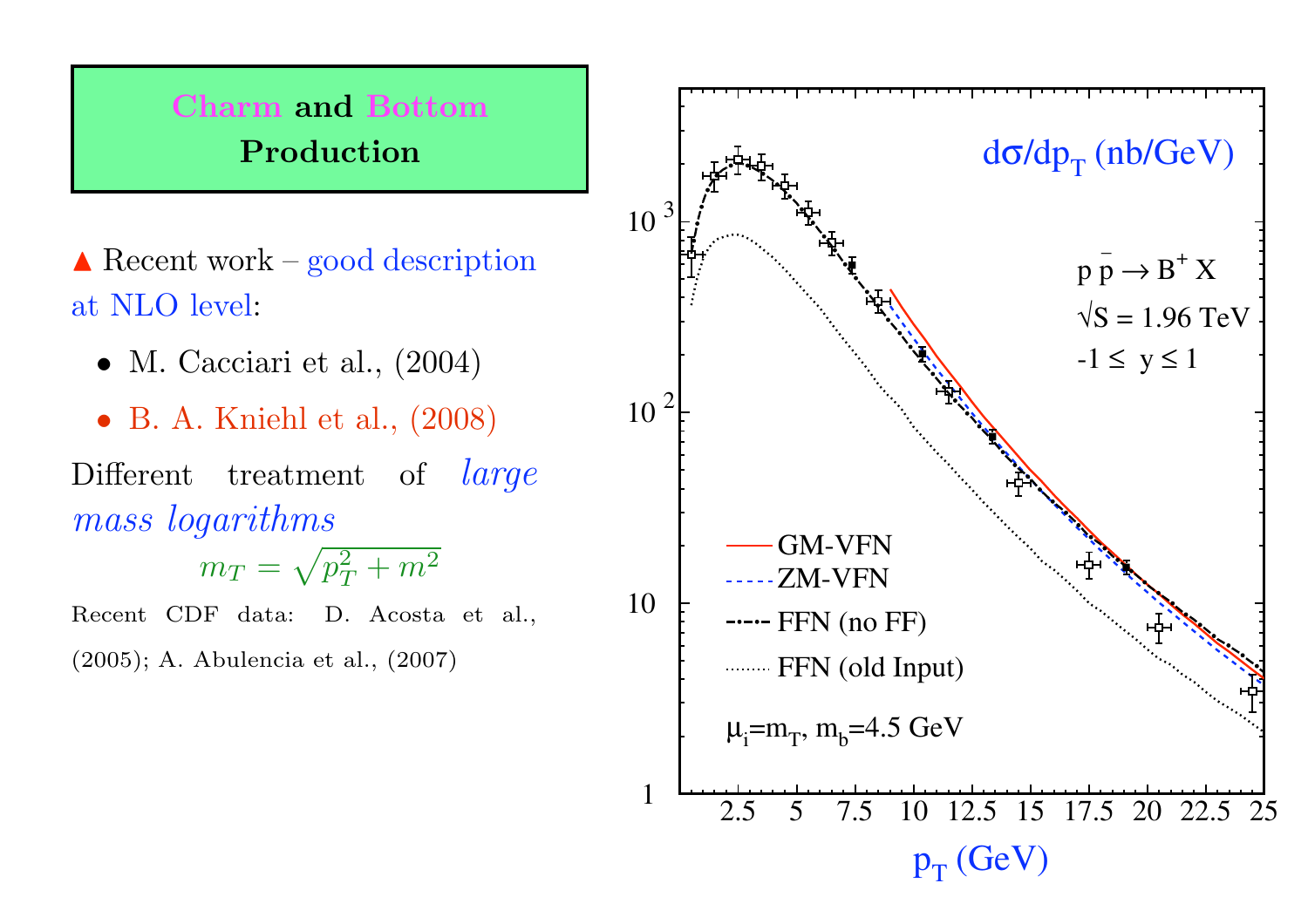# Necessity of NNLO calculation for hadronic heavy flavor production

- Theoretical errors due to possible choices of renormalization and factorization scales are expected to be greatly reduced at NNLO QCD
- The increasing precision of present and forthcoming experiments requires a corresponding precision of theoretical predictions
- Are various resummations in different corners of phase space reliable ?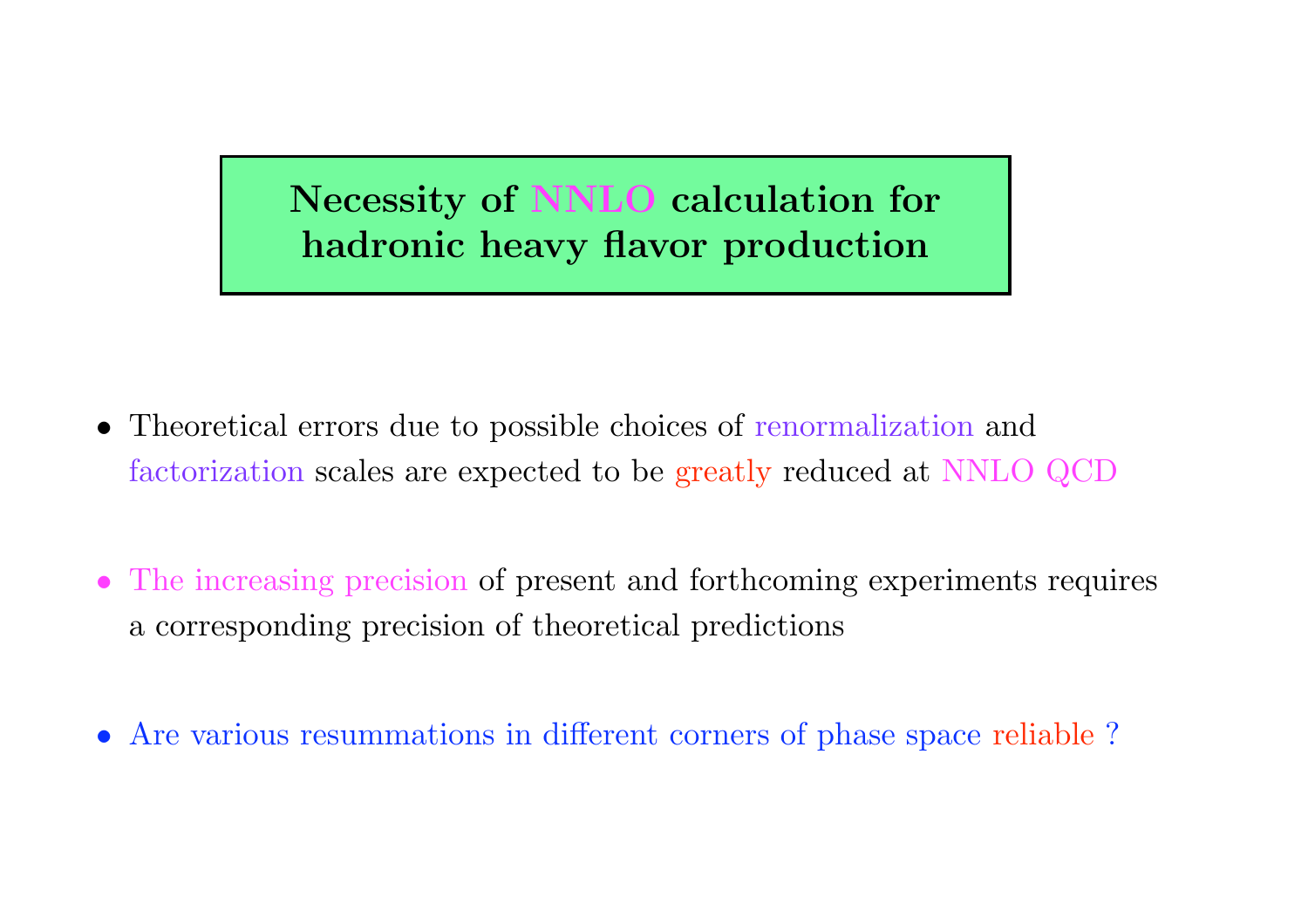# NNLO QCD  $\sim \alpha_s^{-4}$



- Massless QCD subprocesses done mainly by N. Glover and collaborators
- Massive case is much more involved, new class of functions enter
- Expansion up to  $\mathcal{O}(\varepsilon^2)$  in Dimensional Regularization is required. Imaginary contributions are also needed

The term LOOP-BY-LOOP

$$
\left(\underbrace{\frac{a_{-2}}{\varepsilon^2} + \frac{a_{-1}}{\varepsilon} + a_0}_{known} + a_1\varepsilon + a_2\varepsilon^2 + \dots\right)\left(\frac{a_{-2}}{\varepsilon^2} + \frac{a_{-1}}{\varepsilon} + a_0 + a_1\varepsilon + a_2\varepsilon^2 + \dots\right)^*
$$